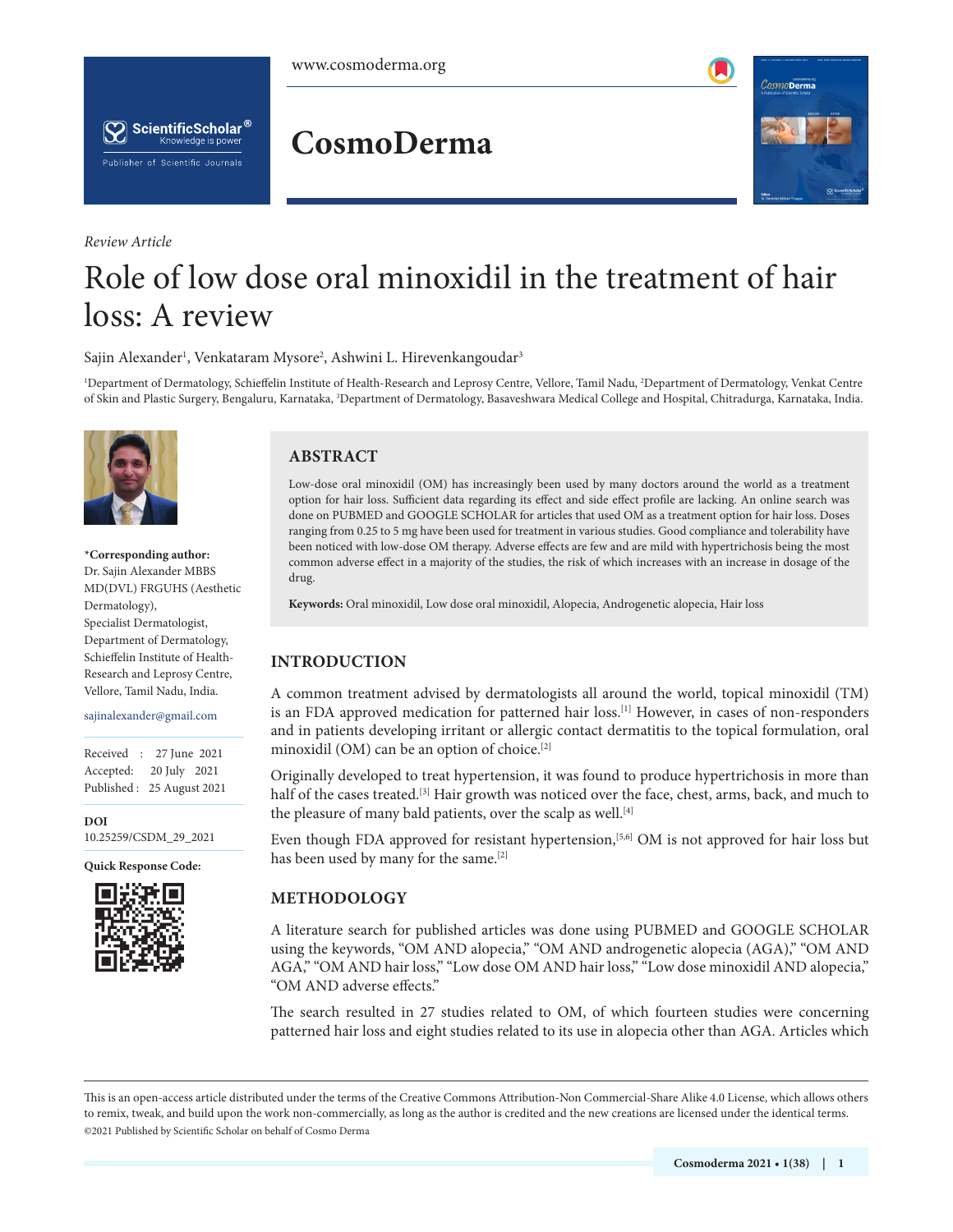contained only a fleeting mention of OM were removed from our study due to insufficient data.

#### **PHARMACOKINETICS**

The chemical name of Minoxidil is piperidino-pyrimidine derivative. The chemical structure is 2, 4-primidinediamine, 6-(1-piperidinyl)-, 3-oxide  $(C_9H_{15}N_5O)^{[7]}$ 

Once taken orally, 95% of the drug is absorbed from the GIT and appears in the plasma within 15–30 min with a peak concentration seen in 30–60 min. Within the body, nearly 90% of the drug is metabolized in the liver by conjugation with glucuronic acid at the N-oxide position in the pyrimidine ring and conversion to other polar metabolites.

There is no adaptive increase in drug metabolism with repetitive/chronic dosage noticed with the whole body clearance rate of the drug being 7–10 days after chronic drug administration.<sup>[8]</sup>

The kidney is the major excretory organ for minoxidil and its metabolites with  $\geq$ 90% of the administered drug<sup>[8]</sup> excreted in urine as unchanged and as a metabolite (glucuronide conjugate) within 4 days. It does not cross the blood-brain barrier.[7]

#### **MECHANISM OF ACTION**

Knowledge of how OM affects human hair growth is little as the majority of the studies are limited to the response of TM in treating AGA.[9] The main step is the sulfation of minoxidil to its active form of minoxidil sulfate by the enzyme sulfotransferases (phenol sulfotransferase) through hepatic sulfonation.<sup>[10]</sup> In non-responders to TM, with outer root sheath (ORS) sulfotransferase enzyme level of ˂0.4 Optical density (OD)<sub>405</sub>, OM can be used as an alternative.<sup>[11]</sup> Having said that, recently it has been shown that ORS sulfotransferase enzyme can also be used as an enzymatic assay to detect nonresponders even to OM (ORS sulfotransferase level - ˂0.254  $OD<sub>405</sub>$ ).[12]

Oral administration induces relaxation of vascular smooth muscle through the opening of sarcolemmal ATP2 dependent potassium channels and thus reduces blood pressure (BP).<sup>[13]</sup>

Minoxidil has several effects which may promote hair growth:

- 1. Prolongation of the kenagen phase (latent period of the hair cycle-the time between the shedding of telogen hair and the onset of the next anagen). It has been suggested that minoxidil has a key role in cell proliferation as potassium channel activity is required for moving to the G1 phase of the cell cycle from the latent post telogen phase.
- 2. Action on smooth muscles of the peripheral artery - It opens the potassium channels leading to

hyperpolarization of the cell membrane and inhibits calcium entry thus leading to hair growth.

3. Minoxidil also causes a delay in the hydrolysis of cAMP through inhibition of phosphodiesterase, thus resulting in vasodilatory action<sup>[6,14]</sup> [Figure 1].

#### **EFFICACY**

OM is a U.S. FDA-approved medication for hypertension but not approved for hair loss<sup>[2]</sup> and has been given a grade D recommendation by the Japanese Dermatological Association due to its side effect profile and lack of clinical trials.[5,15] Nevertheless, several studies have been conducted all over the world with various doses for treatment of alopecia and an increasing number of data show that OM can be considered as a possible therapeutic option for AGA.[2,16-20]

Due to its side effect profile, recently many authors have propounded a low dose OM regimen for treating AGA. In patients not responding to or are resistant to conventional therapy the search for other treatment avenues has been discouraging. As a result, many are revisiting the use of OM as a plausible option in the management of alopecia.

Our search revealed 14 studies in relation to OM therapy in patterned hair loss and 8 studies concerning its use in alopecia due to other causes. Three studies combined OM with other drugs to increase efficacy and compliance. The



**Figure 1:** Mechanism of action of Oral Minoxidil in Hair growth.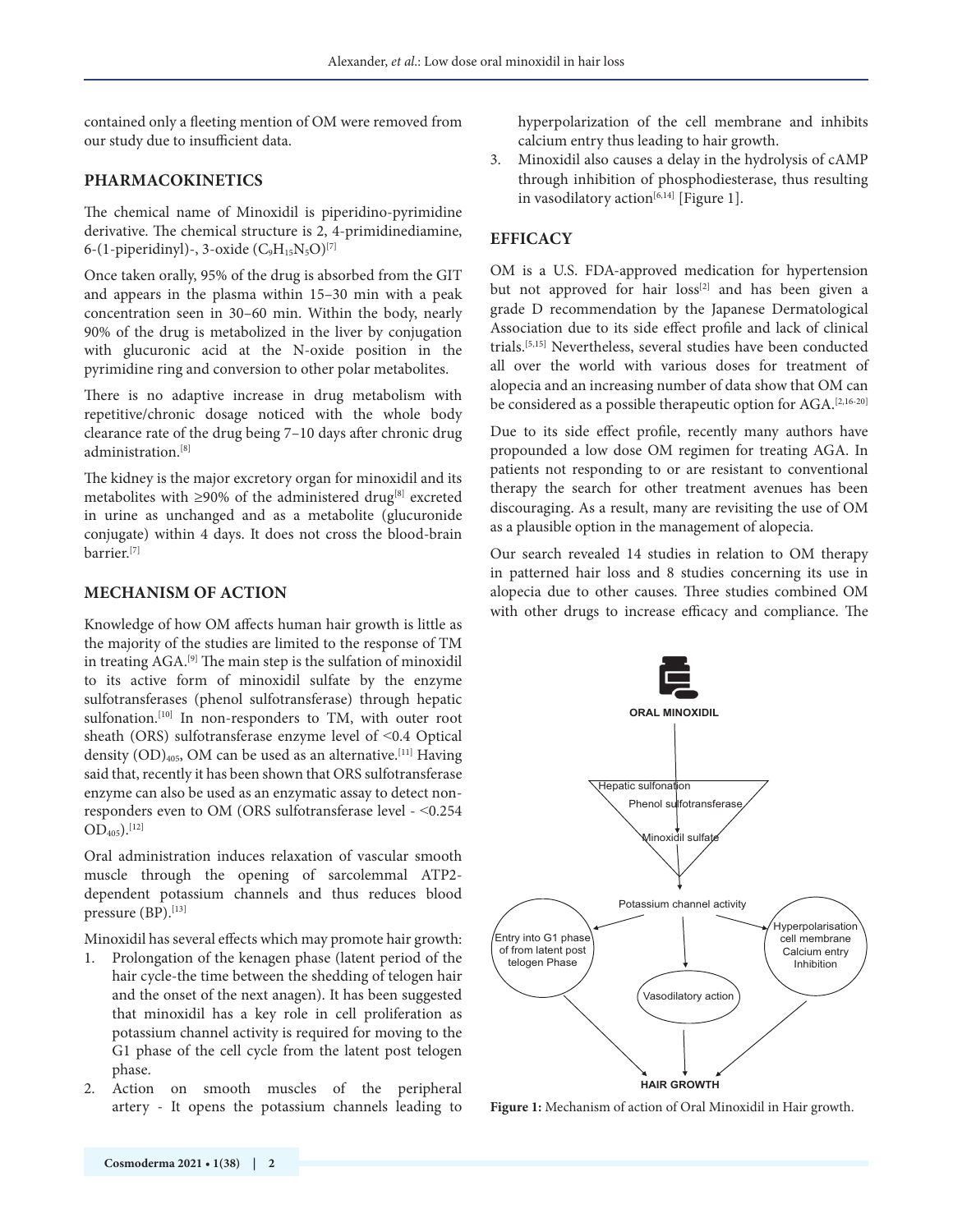various studies and features of these studies have been explained in [Tables 1 and 2]. The dosage used in these studies ranged from 0.25 mg to 5 mg with a majority of them using

doses <2.5 mg to avert any untold side effects. Most of these have been conducted over of 6 months with daily dosing the rule and lower doses being offered to women compared to

| Table 1: Various studies associated with lose dose oral minoxidil in patterned hair loss.          |                                                        |                             |                  |                                                                                                                                                                                                                                                          |  |  |  |
|----------------------------------------------------------------------------------------------------|--------------------------------------------------------|-----------------------------|------------------|----------------------------------------------------------------------------------------------------------------------------------------------------------------------------------------------------------------------------------------------------------|--|--|--|
| <b>Study</b>                                                                                       | Dosage (mg)                                            | <b>Duration</b><br>(months) | $n^*$            | <b>Results</b>                                                                                                                                                                                                                                           |  |  |  |
| Sinclair <sup>[16]</sup>                                                                           | $0.25$ mg+Tab.<br>Spironolactone 25 mg                 | 12                          | 100              | Mean reduction in hair loss severity score was 1.3 from<br>baseline value of Sinclair 2.79 (range 2-5), Mean reduction<br>in hair shedding score was 2.6 from baseline value 4.82<br>$(range 1-6)$                                                       |  |  |  |
| Jimenez-Cauhe et al. <sup>[17]</sup>                                                               | $2.5 \text{ mg}$<br>5 <sub>mg</sub>                    | >6                          | 16               | 37.5% - Marked improvement<br>62.5% - Good improvement                                                                                                                                                                                                   |  |  |  |
| Beach[18]                                                                                          | $1.25$ mg                                              | 6                           | 16               | Decreased hair shedding - 37.5%<br>Increased scalp hair growth - 28%                                                                                                                                                                                     |  |  |  |
| Lueangarun et al.[19]                                                                              | 5 <sub>mg</sub>                                        | 6                           | 30               | Improvement seen in all patients, Remarkable<br>improvement 43%, Significant improvement in total hair<br>count (Vertex>Frontal)                                                                                                                         |  |  |  |
| Pirmez and Salas-Callo <sup>[21]</sup>                                                             | $0.25$ mg                                              | 6                           | 25               | Improvement noticed in Frontal scalp: New hair<br>growth-52%<br>Total hair density-60%                                                                                                                                                                   |  |  |  |
|                                                                                                    |                                                        |                             |                  | Improvement noticed in occipital scalp: New hair growth<br>$-40%$<br>Total hair density - 40%                                                                                                                                                            |  |  |  |
| Therianou et al.[25]                                                                               | 1 <sub>mg</sub>                                        | 17                          | 9                | Good improvement                                                                                                                                                                                                                                         |  |  |  |
| Ramos et al.[23]                                                                                   | 1 <sub>mg</sub>                                        | 6                           | 52               | Total hair density - 12% increase<br>OM superior to TM therapy                                                                                                                                                                                           |  |  |  |
| Olamiju B et al.[38]                                                                               | 2.5 mg+Tab.<br>Spironolactone 50 mg                    | 3                           | 6                | 5 patients demonstrated a 1-grade improvement and<br>1 patient maintained the same grade but clinically was<br>slightly improved                                                                                                                         |  |  |  |
| Panchaprateep and<br>Lueangarun <sup>[39]</sup>                                                    | 5 mg                                                   | 6                           | 30               | Significant increase in total hair counts from baseline<br>notice<br>Assessment of the vertex area revealed 100% improvement<br>with 43% of patients showing excellent improvement                                                                       |  |  |  |
| Vastarella et al.[40]                                                                              | 1.25 mg                                                | 6                           | 12               | 58% had marked improvement while 42% had mild<br>improvement                                                                                                                                                                                             |  |  |  |
| Jha et al.[41]                                                                                     | 1.25 mg                                                | 6                           | 32               | Marked improvement - 43.3%<br>Mid improvement - 40.6%                                                                                                                                                                                                    |  |  |  |
| Rodrigues-Barata et al.[42]                                                                        | $0.25 - 2$ mg                                          | 9                           | 148              | Stabilization of alopecia noticed in 20.3% while 79.7% had<br>clinical improvement. Of these, 64.2% presented with mild<br>improvement and 15.5% with marked improvement. The<br>clinical improvement was higher in more advanced stages<br>of alopecia. |  |  |  |
| Jha et al. $[43]$                                                                                  | Group A: 1.25<br>mg+PRP Group B: 2.5<br>mg+PRP therapy | 6                           | $A=47$<br>$B=48$ | Marked improvement on GCP seen in 40.4% and 58.3%<br>patients in Group A and B respectively. Patient satisfaction<br>score between both groups were statistically significant<br>with Group B patients having a better satisfaction score.               |  |  |  |
| *n=Sample size. TM: Topical minoxidil, PRP: Platelet rich plasma, GCP: Global clinical photography |                                                        |                             |                  |                                                                                                                                                                                                                                                          |  |  |  |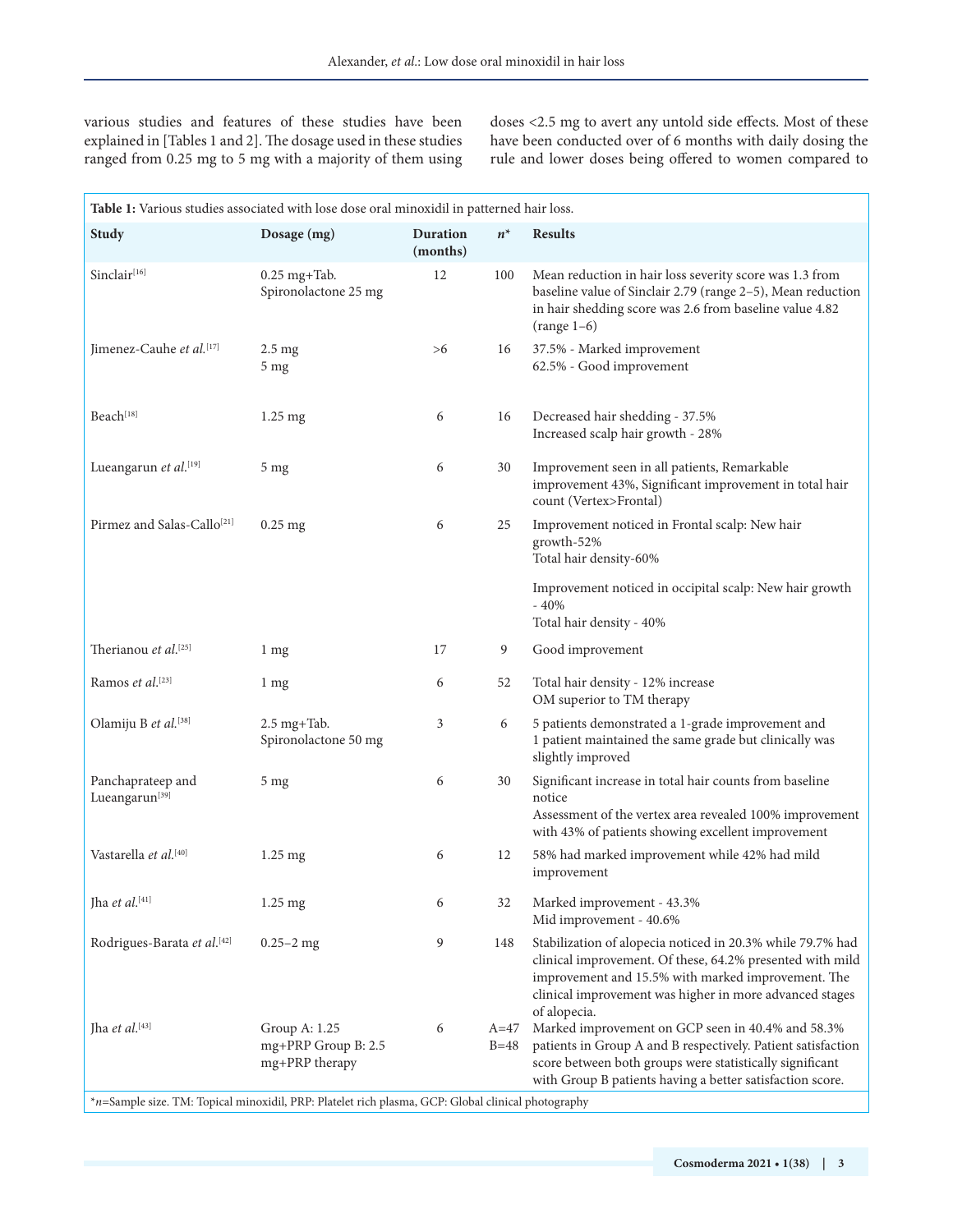males. One such study utilized 0.25 mg OM for the treatment of patterned hair loss in 100 females. OM was combined with 25 mg spironolactone in this study to avoid fluid retention that may arise due to the former. The study demonstrated significant improvement with a very low side effect profile (8%) after 12 months of therapy.[16] The same cannot be said about patterned hair loss in males where similar dosage as above only resulted in mild improvement suggesting the need for higher doses in men.<sup>[16,21]</sup> The above statement was reaffirmed in another study where higher doses led to better response in men.[22]

Higher doses of 5 mg given as a single dose or divided over a day for treatment of patterned hair loss revealed dramatic clinical improvement but the associated side effects were far more frequent than those seen in lower doses. However, these side effects were mild, tolerable, and reversible.<sup>[17,19]</sup>

In another study, 1.25 mg/day of OM was given for 3 months resulting in increased scalp hair growth and decreased hair shedding in 28% and 33%, respectively. The interesting aspect of this study was that except for two all other subjects were females and while hypertrichosis was noticed in 39% of patients, none deferred from continuing the therapy revealing good compliance and tolerability by patients. About 78% of patients continued therapy even 6 months post-study period.<sup>[18]</sup>

Ramos *et al*. reported that 1 mg OM was superior to the TM 5% and that it could be used as an alternative to TM.[23] The above conclusion supports the findings of Fiedler-Weiss *et al*. who compared OM and TM in the treatment of alopecia areata.[24] Reasons for this are:

- **Better convenience** as swallowing a tablet is easy compared to applying lotions
- *Increased cosmesis* as OM didn't produce any residue unlike after TM application
- Low cost of purchase for the same period
- *Co-therapy* was made possible for people with visible bald patches where commercial fibers could be used to enhance the fullness of hair without any hassle.
- *Increased compliance and*
- *Better tolerability***[**18]

Apart from AGA, low-dose OM has also been used in the treatment of other conditions associated with hair loss. We found eight such studies that used OM as a treatment option for indications other than AGA. Doses as low as 0.25–10 mg have been used in these studies. The different studies, indications, dosage, and outcomes are enumerated in Table 2. As noticed in Table 2, OM has been used in both non-cicatricial and cicatricial alopecia. Clinically evident improvement has been noticed in the form of hair regrowth and decreased hair shedding and has been noticed in all studies with good patient satisfaction in many of the studies. An improvement of 80% and 93% have been noticed

by Fiedler-Weiss *et al*. [24] and Wambier CG *et al*. [44] in their respective studies when used for alopecia areata while an improvement of 92% in Telogen effluvium was noticed by Perera and Sinclair in his study on 36 subjects.<sup>[24,26]</sup> Granted that these studies have had many flaws such as small sample size and lack of control; however, the results, as well as the patient satisfaction scores, are significantly high enough to demand attention. Furthermore, the adverse effects noticed with doses ranging from 0.25 mg to 5 mg in these studies were very minuscule.

Regarding adverse effects, a dose-dependent relation has been noticed with adverse effects more common in the higher dosage of 5 mg and least in lesser dosages.<sup>[16-19,21]</sup>

Hypertrichosis is the most common effect with 4% risk at 0.25 mg, 37.5% at 1.25 mg, and 93% at 5 mg.[16,18,19] First noticed on the temples, glabella, forehead, or along with the sideburns, it is reversible on discontinuation.<sup>[42,43]</sup>

Hypotension has been noticed to occur in few studies as well.[16,22] Fleishaker *et al*. in his study concluded that doses ranging from 2.5 mg to 10 mg had little effect on BP in normotensive subjects. Nevertheless, measurement of baseline BP of all patients planning to be started on OM is recommended and in patients with values <90/60 mmHg, the addition of 50 mg of sodium chloride to the dose can be considered.[16,31]

Salt and water retention in the form of swelling of the feet, lower legs, hands or face, and rapid weight gain can occur.<sup>[30]</sup> This risk varies from 4% at doses of 0.25 mg to 10% at doses of 5 mg. The addition of 25 mg of spironolactone has been shown to mitigate this risk while potentiating the effect of minoxidil; however, caution is advised as it can, in theory, worsen postural hypotension.<sup>[13,16]</sup>

ECG changes noticed include T-wave flattening or inversion, other T-wave alterations and other ST wave changes which are improved within 24 h of withdrawal of the drug. These changes have been reported in only two studies where lowdose OM was used.<sup>[4,19,38]</sup>

Cardiac manifestations have rarely been reported in the literature and are unseen with low dose OM (tachycardia, congestive cardiac failure, pericardial effusion, and pulmonary hypertension).<sup>[4]</sup>

Other adverse effects noted but uncommonly seen include headache, rash, nausea, gynecomastia, bullous eruptions, drowsiness, fatigue, polymenorrhea, and itchy eyes.<sup>[4,7]</sup>

Three cases of Stevens-Johnson syndrome due to OM have been reported in the literature. Two of these three cases transformed into toxic epidermal necrolysis and eventually culminated in death while one of the patients subsequently improved on cessation of the drug. These patients were on OM to manage hypertension and all three had a history of underlying chronic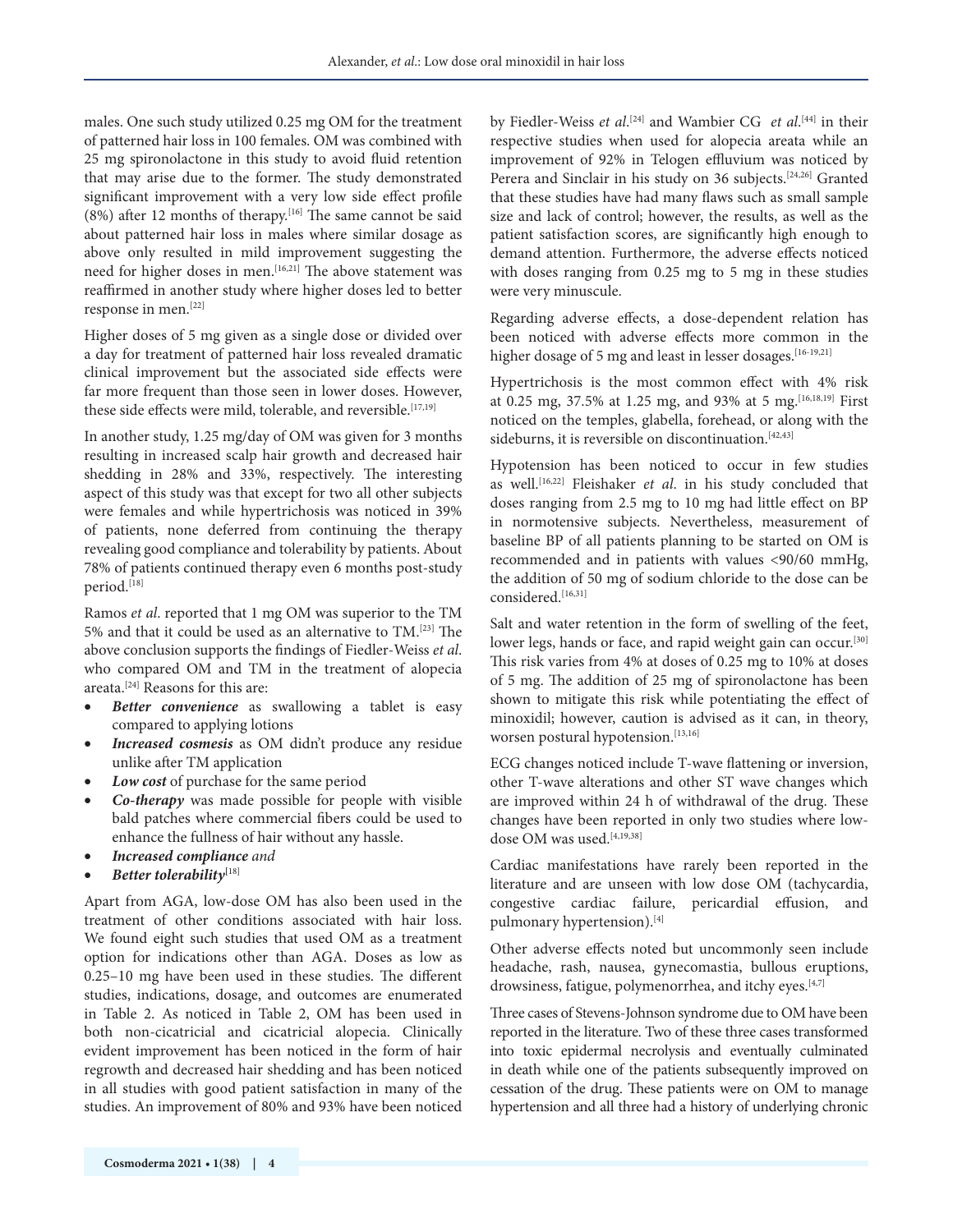| <b>Table 2:</b> Other indications for low dose oral minoxidil in hair loss. |                                           |             |                                                                           |                                                                                                                                                  |  |  |
|-----------------------------------------------------------------------------|-------------------------------------------|-------------|---------------------------------------------------------------------------|--------------------------------------------------------------------------------------------------------------------------------------------------|--|--|
| <b>Indication</b>                                                           | Study                                     | $n^*$       | Dosage (mg)                                                               | <b>Findings</b>                                                                                                                                  |  |  |
| AA                                                                          | Fiedler-Weiss et al.[24]                  | 65          | 5 mg twice daily                                                          | Some form of improvement:80%<br>Cosmetically meaningful improvement in 18%                                                                       |  |  |
|                                                                             | Wambier et al. <sup>[44]</sup>            | 12          | Females: 2.5 mg<br>Males: 5 mg<br>Combined with Oral<br>tofacitinib 10 mg | Median final percentage regrowth-93%                                                                                                             |  |  |
| TE                                                                          | Perera and Sinclair <sup>[26]</sup>       | 36          | $0.25 - 2.5$ mg                                                           | Improvement-92%<br>Reduction of mean HSS from baseline to 12<br>months $-2.58$ (range $1-6$ )                                                    |  |  |
| Permanent CIA                                                               | Yang and Thai<br>[27]<br>(Case report)    | $\mathbf 1$ | 1 <sub>mg</sub>                                                           | Regrowth of significant amount of hair noticed<br>after 1 year                                                                                   |  |  |
|                                                                             |                                           |             |                                                                           | Cosmetically meaningful hair lengthening noticed<br>Good patient satisfaction                                                                    |  |  |
| Monilethrix                                                                 | Sinclair <sup>[28]</sup><br>(Case series) | 2           | Case 1: 0.25 mg                                                           | Case 1: Significant increase in hair density, length<br>with reduced breakage                                                                    |  |  |
|                                                                             |                                           |             | Case 2: $0.25 - 0.5$ mg                                                   | Case 2: Significant increase in hair density and<br>significant reduction in hair shedding                                                       |  |  |
| Loose anagem hair syndrome                                                  | Cranwell and<br>Sinclair $[29]$           | 1           | $0.5$ mg                                                                  | Dramatic improvement in hair density and length                                                                                                  |  |  |
| <b>LPP</b>                                                                  | Vano-Galvan et al.[22]                    | 51          | Males: 2.5 mg                                                             | Hair thickness improved-39%                                                                                                                      |  |  |
|                                                                             |                                           |             | Females: 1 mg                                                             | Hair thickness remained stable-53%                                                                                                               |  |  |
|                                                                             |                                           |             |                                                                           | Worsening of hair thickness-8%                                                                                                                   |  |  |
| Lichen planopilaris                                                         | Beach et al. <sup>[45]</sup>              | 51          | $1.25$ mg                                                                 | Better results with diffuse than patchy type LPP<br>Increased scalp hair growth (33/51; 65%) and                                                 |  |  |
| <b>FFA</b>                                                                  |                                           |             |                                                                           | decreased hair shedding (14/51; 27%)                                                                                                             |  |  |
| Traction alopecia                                                           |                                           |             |                                                                           |                                                                                                                                                  |  |  |
| Central centrifugal cicatricial                                             |                                           |             |                                                                           |                                                                                                                                                  |  |  |
| alopecia                                                                    |                                           |             |                                                                           |                                                                                                                                                  |  |  |
| Chemotherapy Induced                                                        |                                           |             |                                                                           |                                                                                                                                                  |  |  |
| alopecia<br>Frontal Fibrosing alopecia                                      | Pirmez and                                | 7           | $0.5 - 2.5$ mg                                                            | Cosmetically acceptable regrowth noticed in both                                                                                                 |  |  |
|                                                                             | Abraham <sup>[46]</sup>                   |             |                                                                           | physician and patient after 6 months                                                                                                             |  |  |
|                                                                             |                                           |             |                                                                           | *n=Sample size. AA: Alopecia areata, TE: Telogen effluvium, CIA: Chemotherapy induced alopecia, LPP: Lichen planopilaris, FFA: Frontal fibrosing |  |  |

alopecia, HSS: Hair shedding score

renal impairment before the initiation of minoxidil therapy.[32] Since the kidney is the main route of excretion of minoxidil, the hypothesis is that there is defective detoxification of minoxidil sulfate which triggers an immune response and an inability to clear these metabolites leading to an accentuation of the immune response.[7,32-35] Having said that the adverse effects associated with the use of low-dose OM for the treatment of alopecia were considered mild and insignificant in six studies while there were no adverse effects noticed in five studies. These studies used doses ranging from 0.25 mg to 2.5 mg while studies with higher doses were associated with more frequent side effects [Table 3].[25,27-29,38-41,45,47]

Contraindications to OM include pheochromocytoma or previous hypersensitivity reactions to ingredients, hypotension, cardiac comorbidities, and pregnancy or breast feeding.[20]

Considered as Pregnancy Category-C drug, rare reports of fetal malformations have been reported.[36] Use of OM has also been studied in pediatric patients in a review article by Lemes *et al*. where they concluded that data for use in hair growth was insufficient and that adverse effects were a cause of concern in this age group. However, they also commented that although TM was the preferred choice, in special circumstances such as hair shaft disorders, cicatricial alopecia, precocious, and severe AGA, or in extensive AA, OM may be considered in very low doses.<sup>[37]</sup>

With regards to combination therapy, we found three studies where OM was combined with other medications such as oral tofacitinib and spironolactone. Oral spironolactone was used in two studies, 25 mg combined with 0.25 mg of OM in one study for the treatment of AGA while 50 mg of spironolactone was combined with 2.5 mg of OM in another. The purpose of combining the former drug with OM in both these studies was to allay fluid retention that may arise as a result of the use of OM. None of the above two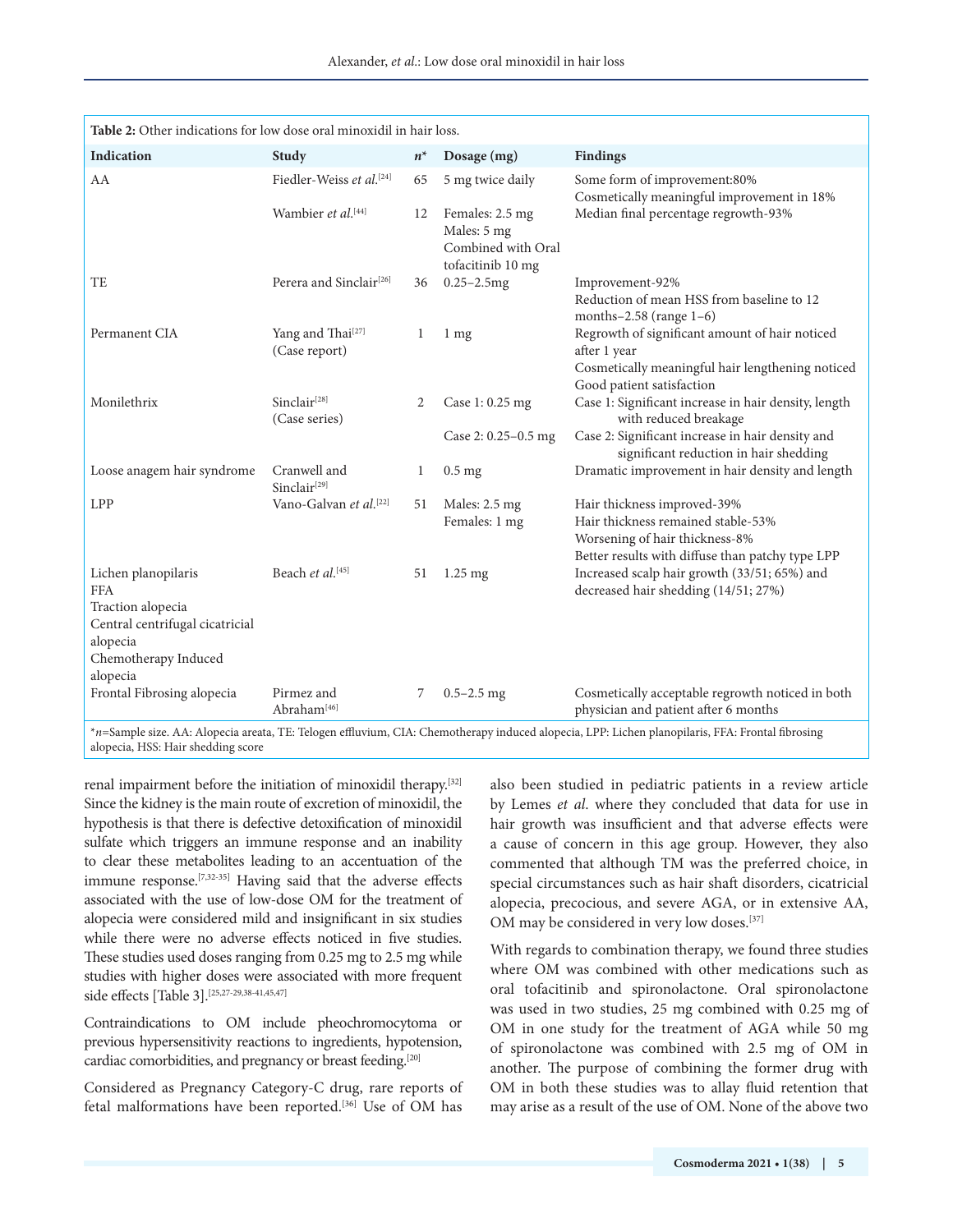| <b>Table 3:</b> Adverse effects of low dose oral minoxidil. |                      |       |                                                                                        |  |  |  |
|-------------------------------------------------------------|----------------------|-------|----------------------------------------------------------------------------------------|--|--|--|
| Study                                                       | Dose                 | $n^*$ | <b>Adverse effects</b>                                                                 |  |  |  |
| Sinclair <sup>[16]</sup>                                    | $0.25$ mg+Tab.       | 100   | Mild                                                                                   |  |  |  |
|                                                             | Spironolactone 25 mg |       | Urticaria-2%, Hypotension-2%, Facial hypertrichosis-4%                                 |  |  |  |
| Jimenez-Cauhe et al.[17]                                    | $2.5 \text{ mg}$     | 16    | Mild-29.3%                                                                             |  |  |  |
|                                                             | 5 <sub>mg</sub>      |       | Hypertrichosis-24.3%, Pedel edema-4.8%, Hair shedding-2.4%                             |  |  |  |
| Beach <sup>[18]</sup>                                       | $1.25 \text{ mg}$    | 16    | Mild                                                                                   |  |  |  |
|                                                             |                      |       | Hypertrichosis-37.5%                                                                   |  |  |  |
| Lueangarun et al.[19]                                       | 5 <sub>mg</sub>      | 30    | Hypertrichosis-93%, Pedal edema-10%, ECG alteration-10%                                |  |  |  |
| Pirmez and Salas-Callo <sup>[21]</sup>                      | $0.25$ mg            | 25    | Hypertrichosis-20%, Hair shedding-16%, Pedal edema-4%                                  |  |  |  |
| Therianou et al. <sup>[25]</sup><br>Ramos et al.[23]        | $0.5$ mg             | 9     | 2 cases of mild hypertrichosis                                                         |  |  |  |
| Fiedler-Weiss et al. <sup>[24]</sup>                        | $1 \text{ mg}$       | 52    | Pre tibial oedema-4%, Hypertrichosis-27%                                               |  |  |  |
|                                                             | 5 mg twice daily     | 65    | Hypertrichosis-17%, Fluid retention, Headache, Depression                              |  |  |  |
| Perera and Sinclair <sup>[26]</sup>                         | $0.25 - 2.5$ mg      | 36    | Facial hypertrichosis-39%, Transient postural, Dizziness-5.6%, Ankle<br>oedema-2.8%    |  |  |  |
| Yang and Thai <sup>[27]</sup>                               | $1 \text{ mg}$       | 1     | No adverse effects noticed after 1 year of therapy                                     |  |  |  |
| (Case report)                                               |                      |       |                                                                                        |  |  |  |
| Sinclair <sup>[28]</sup>                                    | Case 1: 0.25 mg      | 2     | Case 1: No adverse effects noticed after 2 years of therapy                            |  |  |  |
| (Case series)                                               | Case 2: 0.25-0.5mg   |       | Case 2: No adverse effects noticed after 18 months of therapy                          |  |  |  |
| Cranwell and Sinclair <sup>[29]</sup>                       | $0.5$ mg             | 1     | No adverse effects mentioned                                                           |  |  |  |
| Vano-Galvan et al. <sup>[22]</sup>                          | Males: 2.5 mg        | 51    | Adverse effects-mild-37%                                                               |  |  |  |
|                                                             | Females: 1 mg        |       | Hypertrichosis-27.5%, Postural hypotension-5.9%, Tachycardia-3.9%, Weight<br>gain-1.9% |  |  |  |
| Olamiju and Craiglow <sup>[38]</sup>                        | $2.5 \text{ mg}$     | 6     | None-Treatment was well tolerated and without any adverse effects                      |  |  |  |
| Beach et al. <sup>[45]</sup>                                | 1.25                 | 51    | Lightheadedness-4, Palpitations-2, Ankle edema-1, Hypertrichosis-22, Skin              |  |  |  |
|                                                             |                      |       | Urticaria-1, Other Paresthesia-1                                                       |  |  |  |
| Sanabria et al. <sup>[47]</sup>                             | $0.5 - 5$ mg         | 435   | Hypertrichosis-54%, Headache-10%, Insomnia-7%, Edema-9%, Dizziness-7%,                 |  |  |  |
|                                                             |                      |       | Palpitations-4%, Facial edema-1%                                                       |  |  |  |
| Panchaprateep and                                           | 5 <sub>mg</sub>      | 30    | Hypertrichsosis-93%, ECG findings-20%-premature ventricular contraction                |  |  |  |
| Lueangarun <sup>[39]</sup>                                  |                      |       | (occasional), T-wave inversion, Pedal edema-10%                                        |  |  |  |
| Vastarella et al. <sup>[40]</sup>                           | $1.25 \text{ mg}$    | 12    | Mild hypertrichosis-25%, Postural hypotension-8.3%, Peripheral edema-25%               |  |  |  |
| Jha et al.[41]                                              | $1.25$ mg            | 32    | Hypertrichosis and peripheral edema in 1 patient                                       |  |  |  |

studies developed any symptoms or signs suggestive of fluid retention in their respective studies.<sup>[16,36]</sup>

One study combined OM with oral tofacitinib 10 mg in the treatment of alopecia areata where they noticed a median percentage improvement of 93% in hair regrowth.

#### **CONCLUSION**

Low dose OM appears to be a tolerable<sup>[42,43]</sup> and effective alternative to TM in patients not responding to the latter. However, it has to be stressed at this time that evidence for OM is low and concerns over systemic side effects remain and larger studies involving greater sample size should be done in the future for a better understanding of its role in hair loss.

#### **Declaration of patient consent**

Patient's consent not required as patients identity is not disclosed or compromised.

#### **Financial support and sponsorship**

Nil.

#### **Conflicts of interest**

There are no conflicts of interest.

#### **REFERENCES**

- 1. Adil A, Godwin M. The effectiveness of treatments for androgenetic alopecia: A systematic review and meta-analysis. J Am Acad Dermatol 2017;77:136-41.
- 2. Almohanna HM, Perper M, Tosti A. Safety concerns when using novel medications to treat alopecia. Expert Opin Drug Saf 2018;17:1115-28.
- 3. Song Y, Chin ZW, Ellis D. Stability of an extemporaneously compounded minoxidil oral suspension. Am J Health Syst Pharm 2018;75:309-15.
- 4. Canaday B. Minoxidil. South Med J 1980;73:59-64.
- 5. Shao S, Zhang X, Duan L. Lysyl hydroxylase inhibition by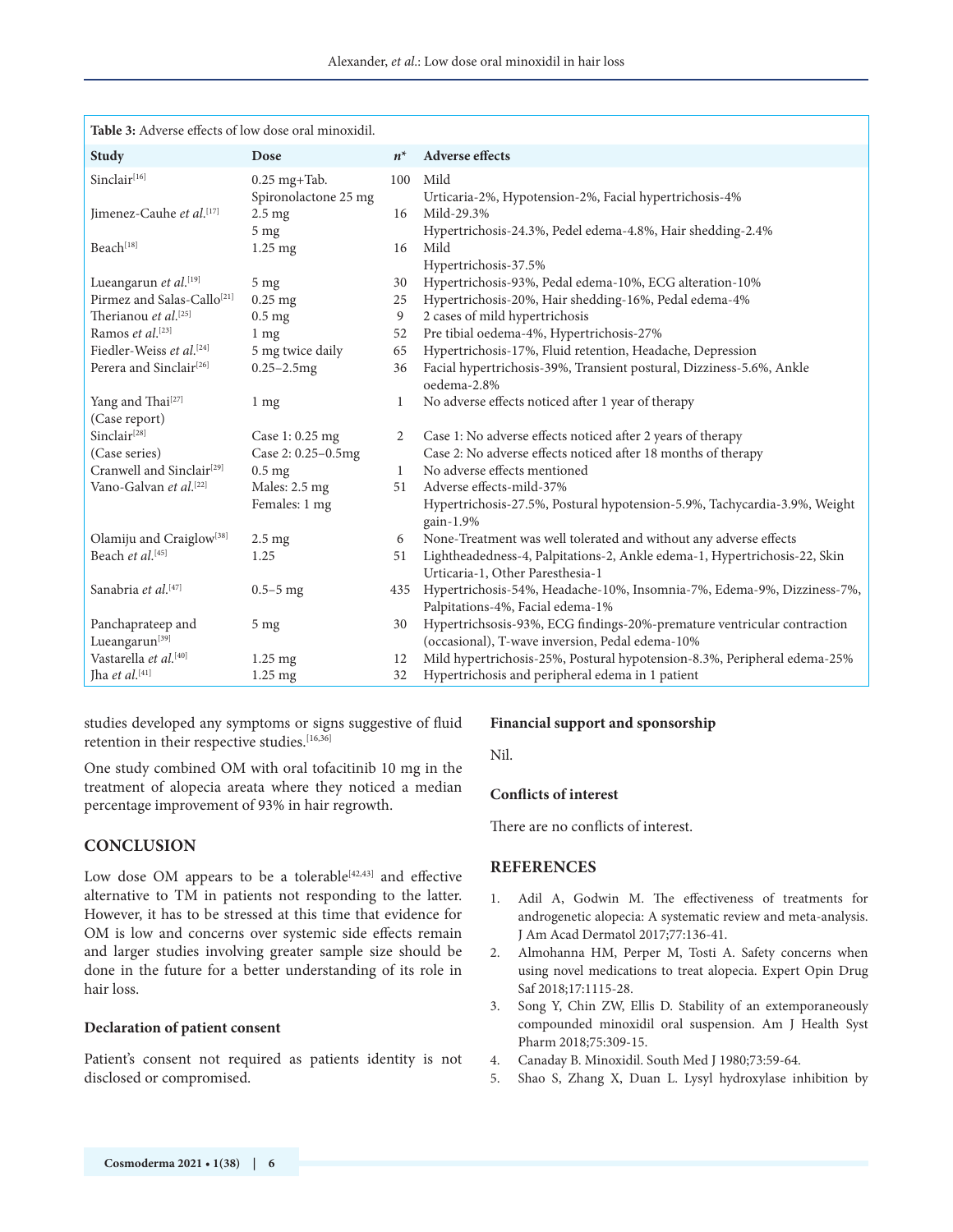minoxidil blocks collagen deposition and prevents pulmonary fibrosis via TGF-β₁/Smad3 signaling pathway. Med Sci Monit 2018;24:8592-601.

- 6. Mysore V. Hair Transplantation. 1<sup>st</sup> ed., Ch. 11. New Delhi: Jaypee Brothers Medical Publishers Pvt. Ltd.; 2016. p. 71-3.
- 7. Suchonwanit P, Thammarucha S, Leerunyakul K. Minoxidil and its use in hair disorders: A review. Drug Des Devel Ther 2019;13:2777-86.
- 8. Lowenthal DT, Affrime MB. Pharmacology and pharmacokinetics of minoxidil. J Cardiovasc Pharmacol 1980;2 Suppl 2:S93-106.
- 9. Messenger AG, Rundegren J. Minoxidil: Mechanisms of action on hair growth. Br J Dermatol 2004;150:186-94.
- 10. Falany CN, Kerl EA. Sulfation of minoxidil by human liver phenol sulfotransferase. Biochem Pharmacol 1990;40:1027-32.
- 11. Goren A, Castano JA, McCoy J. Novel enzymatic assay predicts minoxidil response in the treatment of androgenetic alopecia. Dermatol Ther 2014;27:171-3.
- 12. Ramos PM, Goren A, Sinclair R. Oral minoxidil bio-activation by hair follicle outer root sheath cell sulfotransferase enzymes predicts clinical efficacy in female pattern hair loss. J Eur Acad Dermatol Venereol 2020;34:e40-1.
- 13. Pindado-Ortega C, Saceda-Corralo D, Vañó-Galván S. RForal minoxidil for female pattern hair loss and other alopecias. Actas Dermosifiliogr (Engl Ed) 2019;110:861-2.
- 14. Goren A, Shapiro J, Roberts J, McCoy J, Desai N, Zarrab Z, *et al*. Clinical utility and validity of minoxidil response testing in androgenetic alopecia. Dermatol Ther 2015;28:13-6.
- 15. Manabe M, Tsuboi R, Itami S, Osada SI, Amoh Y, Ito T, *et al*. Guidelines for the diagnosis and treatment of male-pattern and female-pattern hair loss, 2017 version. J Dermatol 2018;45:1031-43.
- 16. Sinclair RD. Female pattern hair loss: A pilot study investigating combination therapy with low-dose oral minoxidil and spironolactone. Int J Dermatol 2018;57:104-9.
- 17. Jimenez-Cauhe J, Saceda-Corralo D, Rodrigues-Barata R. Effectiveness and safety of low-dose oral minoxidil in male androgenetic alopecia. J Am Acad Dermatol 2019;81:648-9.
- 18. Beach RA. Case series of oral minoxidil for androgenetic and traction alopecia: Tolerability and the five C's of oral therapy. Dermatol Ther 2018;31:e12707.
- 19. Lueangarun S, Panchaprateep R, Tempark T. Efficacy and safety of oral minoxidil 5 mg daily during 24-week treatment in male androgenetic alopecia. J Am Acad Dermatol 2015;72:AB113.
- 20. Gomolin A, Litvinov IV, Netchiporouk E. Oral minoxidil: A possible new therapy for androgenetic alopecia. J Cutan Med Surg 2020;24 Suppl 3:88-9.
- 21. Pirmez R, Salas-Callo CI. Very-low-dose oral minoxidil in male androgenetic alopecia: A study with quantitative trichoscopic documentation. J Am Acad Dermatol 2020;82:e21-2.
- 22. Vano-Galvan S, de Carvalho LT, Saceda-Corralo D. Oral minoxidil improves background hair thickness in lichen planopilaris. J Am Acad Dermatol 2020;84:1684-6.
- 23. Ramos PM, Sinclair RD, Kasprzak M. Minoxidil 1 mg oral versus minoxidil 5% topical solution for the treatment of female-pattern hair loss: A randomized clinical trial. J Am Acad Dermatol 2020;82:252-3.
- 24. Fiedler-Weiss VC, Rumsfield J, Buys CM. Evaluation of oral

minoxidil in the treatment of alopecia areata. Arch Dermatol 1987;123:1488-90.

- 25. Therianou A, Vincenzi C, Tosti A. How safe is prescribing oral minoxidil in patients allergic to topical minoxidil? J Am Acad Dermatol 2020:S0190-9622:30567-3.
- 26. Perera E, Sinclair R. Treatment of chronic telogen effluvium with oral minoxidil: A retrospective study. F1000Res 2017;6:1650.
- 27. Yang X, Thai KE. Treatment of permanent chemotherapyinduced alopecia with low dose oral minoxidil. Australas J Dermatol 2016;57:e130-2.
- 28. Sinclair R. Treatment of monilethrix with oral minoxidil. JAAD Case Rep 2016;2:212-5.
- 29. Cranwell WC, Sinclair R. Loose anagen hair syndrome: Treatment with systemic minoxidil characterised by marked hair colour change. Australas J Dermatol 2018;59:e286-7.
- 30. Pathomvanich D. Hair restoration surgery in Asians. In: Imagawa K, editors. Is There a Place for Oral Minoxidil? An Overview. Tokyo: Springer; 2010. p. 73-7.
- 31. Fleishaker JC, Andreadis NA, Welshman IR. The pharmacokinetics of 2.5-to 10-mg oral doses of minoxidil in healthy volunteers. J Clin Pharmacol 1989;29:162-7.
- 32. Karaoui LR, Chahine-Chakhtoura C. Fatal toxic epidermal necrolysis associated with minoxidil. Pharmacotherapy 2009;29:460-7.
- 33. Halstenson CE, Opsahl JA, Wright CE. Disposition of minoxidil in patients with various degrees of renal function. J Clin Pharmacol 1989;29:798-802.
- 34. DiSantis DJ, Flanagan J. Minoxidil-induced Stevens-Johnson syndrome. Arch Intern Med 1981;141:1515.
- 35. Callen EC, Church CO, Hernandez CL. Stevens-Johnson syndrome associated with oral minoxidil: A case report. J Nephrol 2007;20:91-3.
- 36. Rogers NE, Avram MR. Medical treatments for male and female pattern hair loss. J Am Acad Dermatol 2008;59:547-68.
- 37. Lemes LR, Melo DF, de Oliveira DS, de La-Rocque M, Zompero C, Ramos PM. Topical and oral minoxidil for hair disorders in pediatric patients: What do we know so far? Dermatol Ther 2020;33:e13950.
- 38. Olamiju B, Craiglow BG. Combination oral minoxidil and spironolactone for the treatment of androgenetic alopecia in adolescent girls. J Am Acad Dermatol 2021;84:1689-91.
- 39. Panchaprateep R, Lueangarun S. Efficacy and safety of oral minoxidil 5 mg once daily in the treatment of male patients with androgenetic alopecia: An open-label and global photographic assessment. Dermatol Ther 2020;10:1345-57.
- 40. Vastarella M, Cantelli M, Patrì A, Annunziata MC, Nappa P, Fabbrocini G. Efficacy and safety of oral minoxidil in female androgenetic alopecia. Dermatol Ther 2020;33:e14234.
- 41. Jha AK, Sonthalia S, Zeeshan MD, Vinay K. Efficacy and safety of very-low-dose oral minoxidil 1.25 mg in male androgenetic alopecia. J Am Acad Dermatol 2020;83:1491-3.
- 42. Rodrigues-Barata R, Moreno-Arrones OM, Saceda-Corralo D, Jiménez-Cauhé J, Ortega-Quijano D, Fernández-Nieto D, *et al*. Low-dose oral minoxidil for female pattern hair loss: A unicenter descriptive study of 148 women. Skin Appendage Disord 2020;6:175-6.
- 43. Jha AK, Zeeshan M, Singh A, Roy PK. Platelet-rich plasma